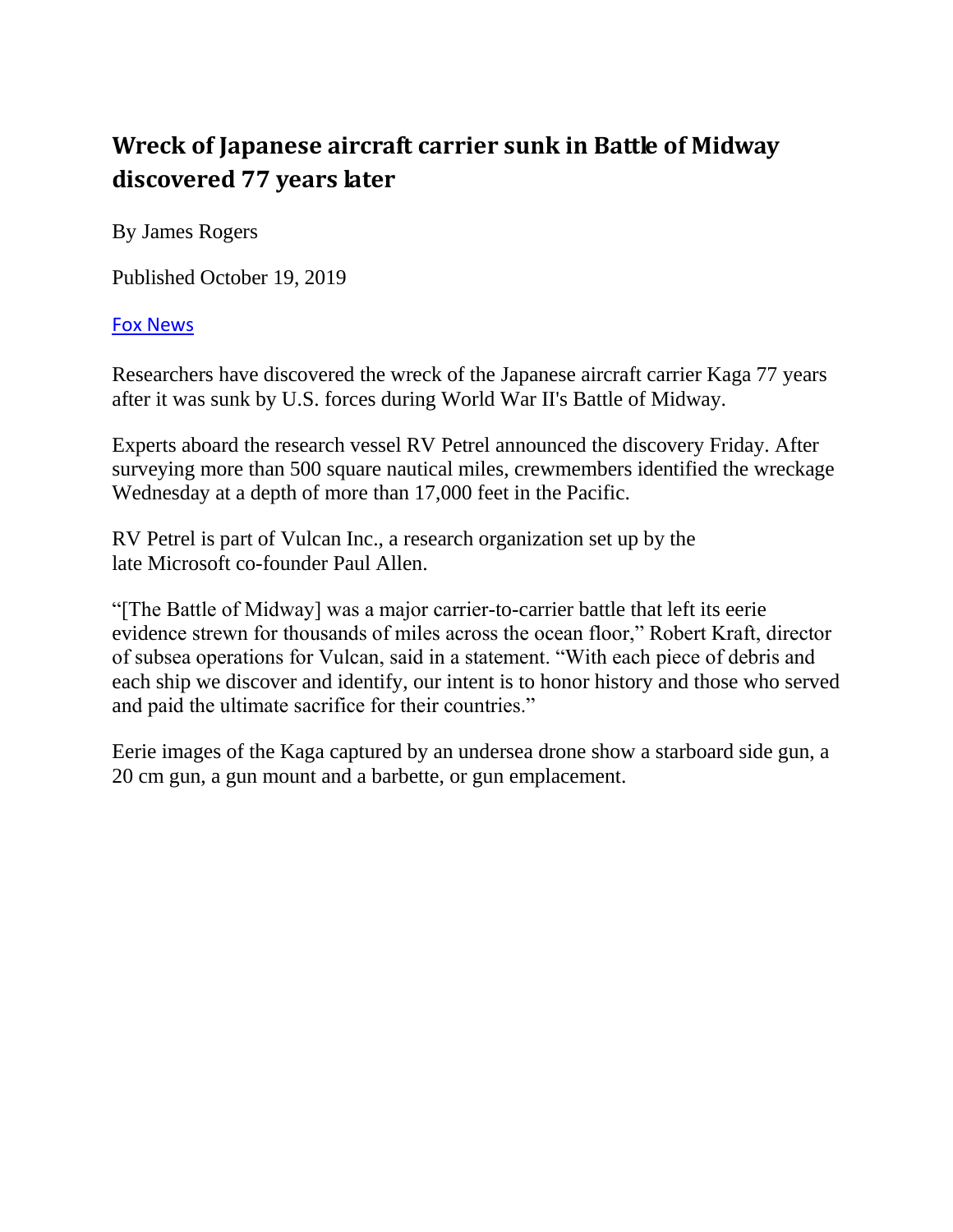

A starboard side gun on the Kaga wreck. (Paul G. Allen's Vulcan Inc.)

The Kaga is one of four Japanese aircraft carriers that took part in the Battle of Midway, June 4-7, 1942. All four of the carriers, along with the Japanese heavy cruiser Mikuma, were sunk in the battle, marking a pivotal victory for the U.S. Navy.

After the devastating attack on Pearl Harbor in December 1941, Japan hoped to deal another major blow to the U.S. Pacific Fleet at Midway. However, U.S. codebreakers were able to get details of the Japanese plan, and the Navy prepared its own ambush.

"The Battle of Midway was an American intelligence breakthrough," Frank Thompson, curator at the Naval History and Heritage Command, said in the statement. "The team that deciphered the Japanese fleet codes enabled Pacific Fleet commander Nimitz to understand Japanese intentions and plan accordingly. This was a true turning point in the war for the U.S. Navy."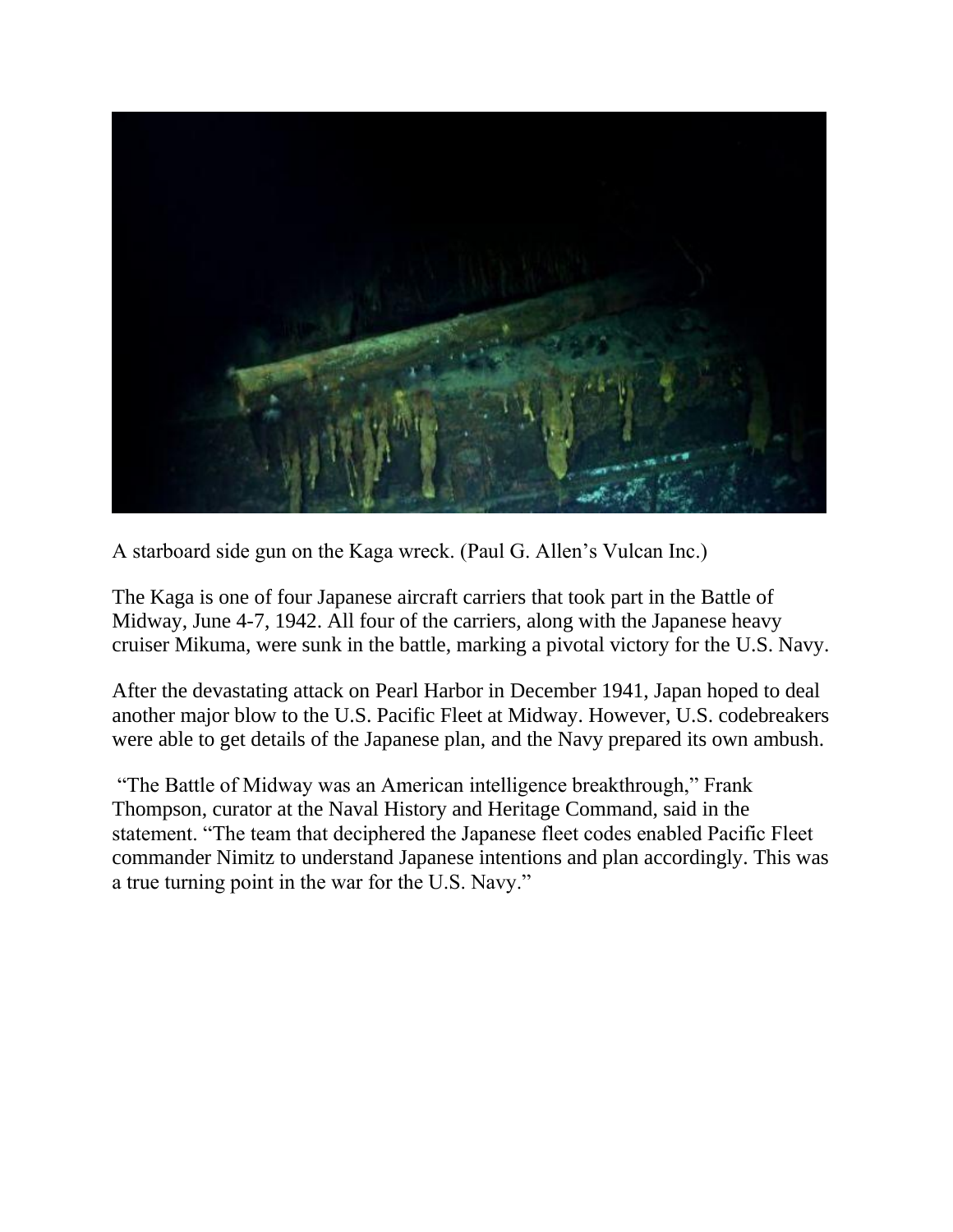

A barbette, or gun emplacement, on the Kaga. (Paul G. Allen's Vulcan Inc.)

The Petrel crew hopes to find and survey all the wreckage from the entire battle, an effort that could add new details about Midway to history books.

RV Petrel is no stranger to shipwreck discoveries. Earlier this year, for example, experts from the research vessel discovered the wreck of World War II aircraft carrier USS Wasp in the Coral Sea more than 70 years after the ship was sunk during the Guadalcanal campaign.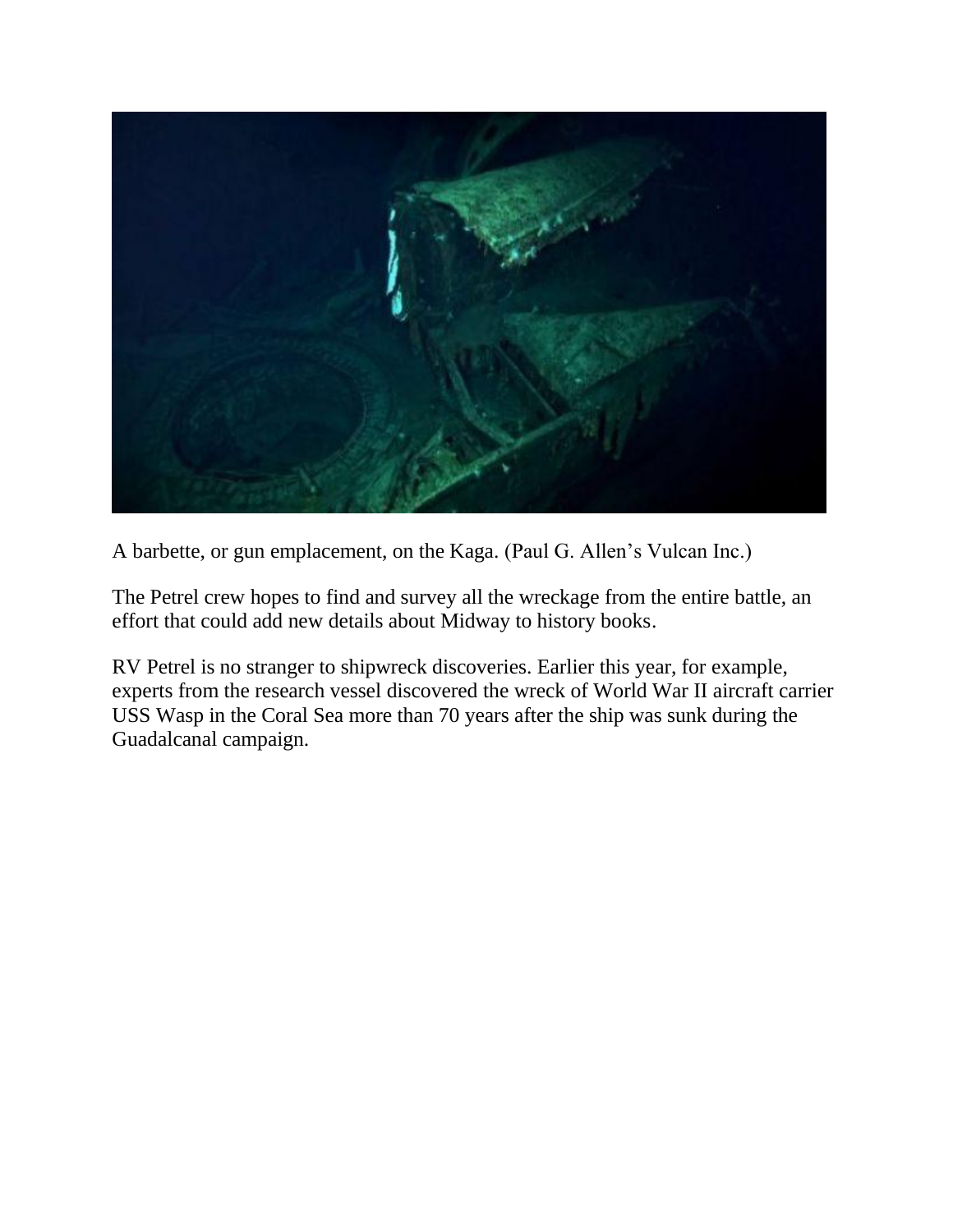

A gun mount on the wreck of the Kaga. (Paul G. Allen's Vulcan Inc)

Also in 2019, researchers aboard the RV Petrel discovered one of the first Japanese battleships to be sunk by U.S. forces during World War II. Imperial Japanese Navy ship Hiei sank on Nov. 14, 1942, in the Solomon Islands.

Paul Allen died in October 2018 from complications of non-Hodgkin's lymphoma. His research organization has discovered a host of historic military shipwrecks, such as the wrecks of the USS Helena, USS Lexington and USS Juneau.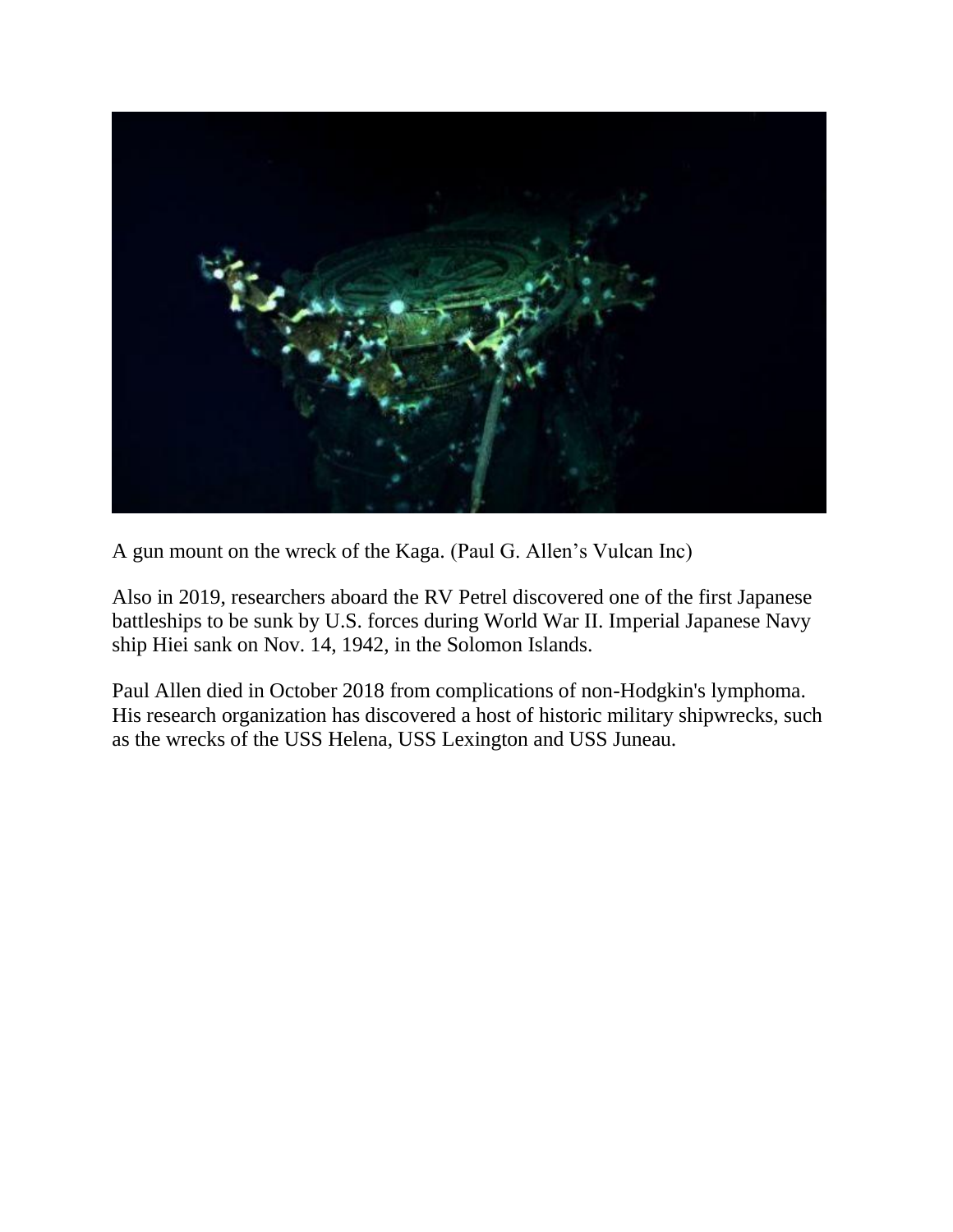

A 20 cm gun on the Kaga, which sank during the Battle of Midway in 1942. (Paul G. Allen's Vulcan Inc.)

## **[CLICK HERE TO GET THE FOX NEWS APP](https://www.foxnews.com/apps-products)**